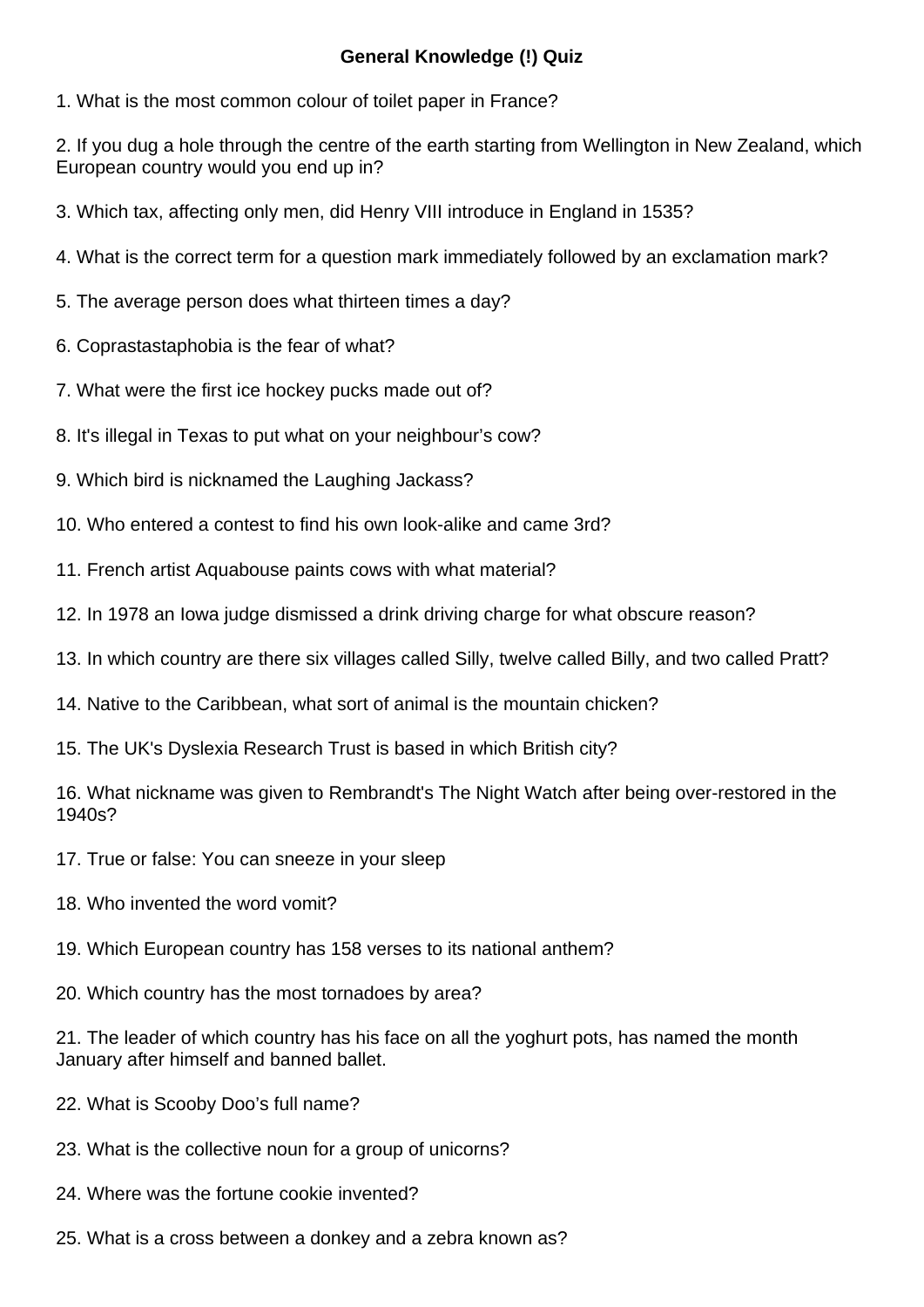## **Answers**

- 1. Pink
- 2. Spain
- 3. A beard tax
- 4. Interrobang
- 5. Laughs
- 6. Constipation
- 7. Frozen cow dung
- 8. Graffiti
- 9. Kookaburra
- 10. Charlie Chaplin
- 11. Cow dung
- 12. Too drunk to sample
- 13. France
- 14. Frog
- 15. Reading
- 16. The Day Watch
- 17. False
- 18. William Shakespeare
- 19. Greece
- 20. England
- 21. Turkmenistan
- 22. Scoobert Doo
- 23. A blessing
- 24. San Francisco